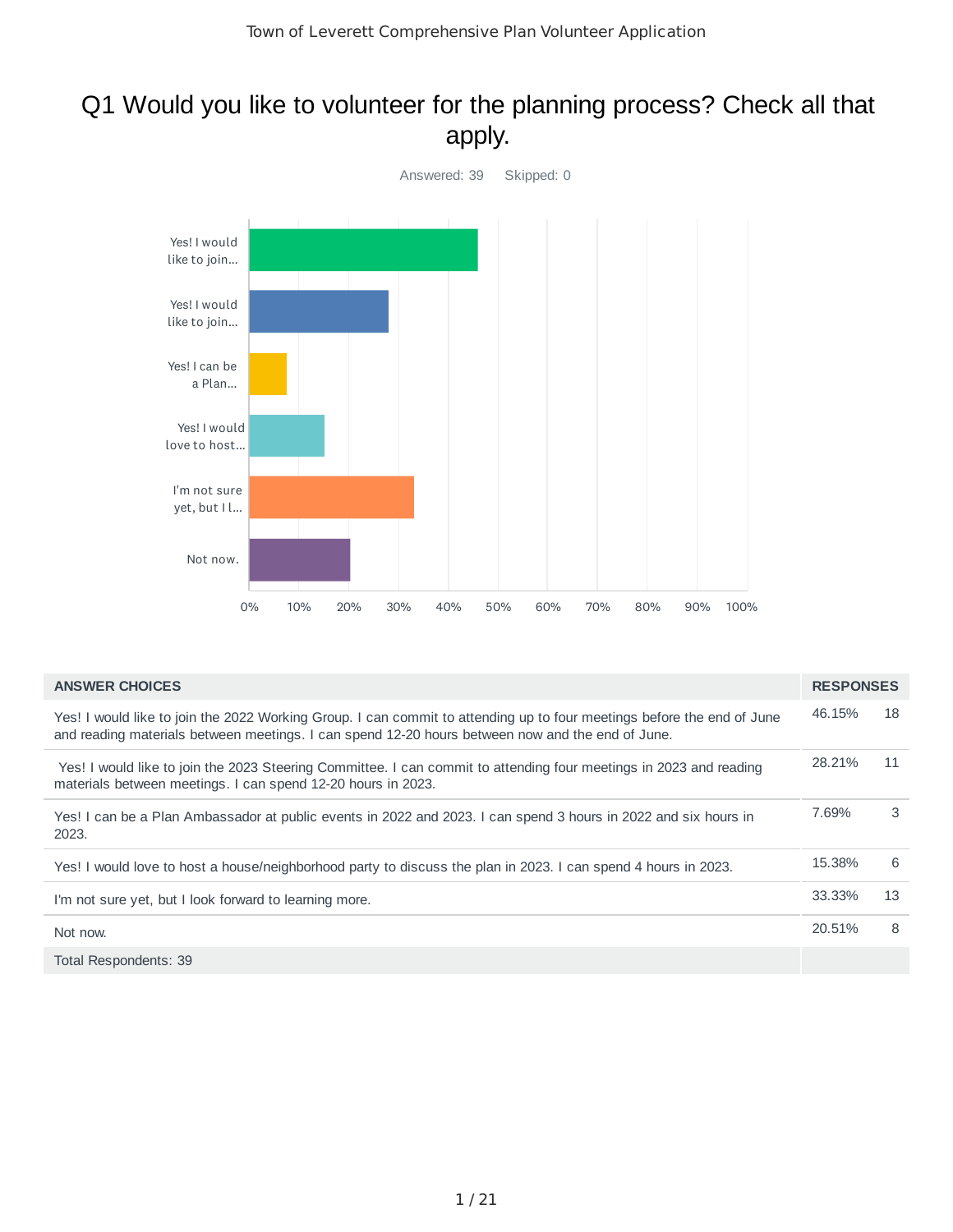# Q2 What is your most important reason for volunteering?

Answered: 33 Skipped: 6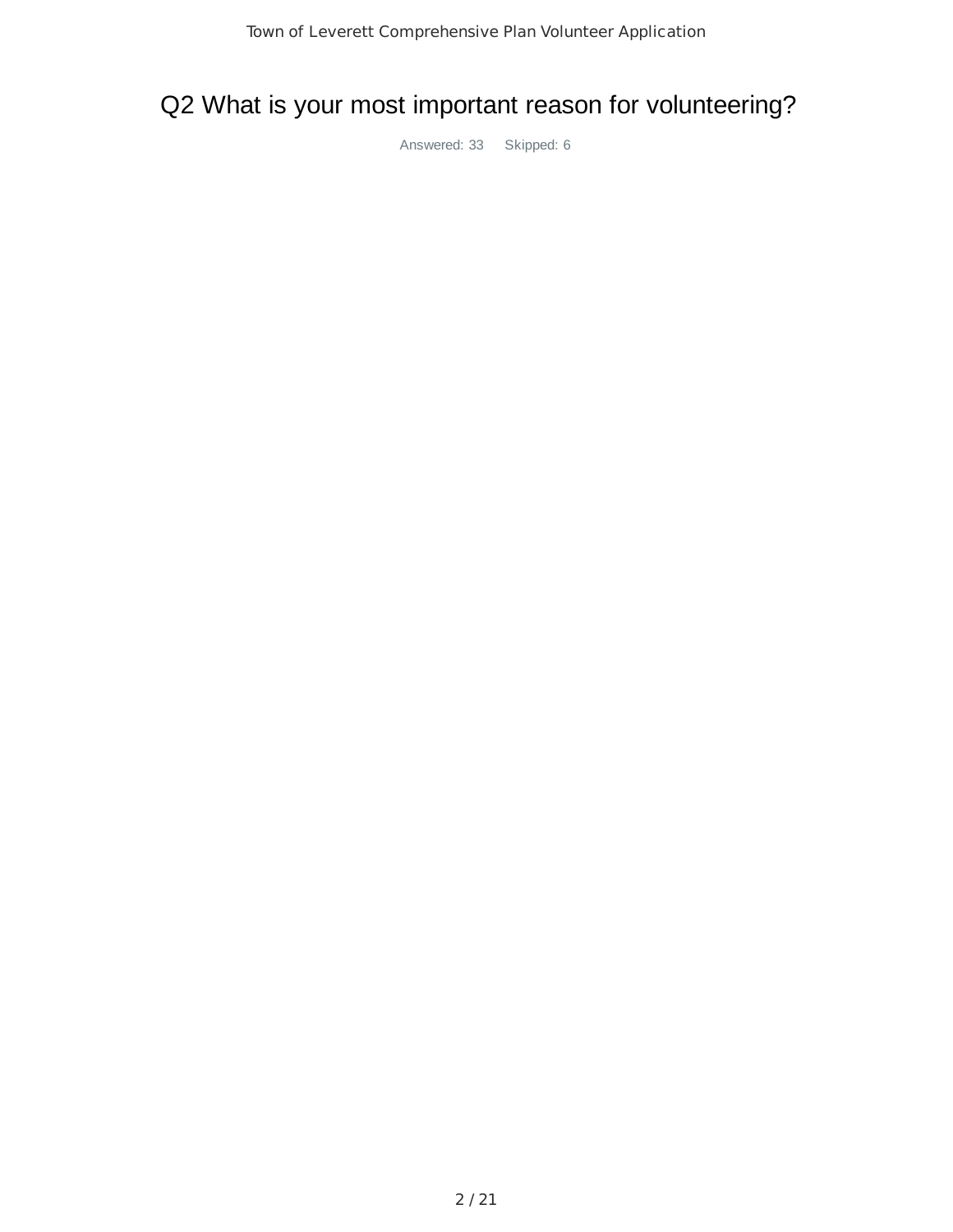### Q3 Working Group and Steering Group Meetings will be 60-90 minutes long. Please tell us your preferred meeting format by ranking the following options with 1 being your most preferred option and 3 your least preferred option.



|           |              |              |              | <b>TOTAL</b> | <b>SCORE</b> |
|-----------|--------------|--------------|--------------|--------------|--------------|
| Virtual   | 39.29%<br>11 | 7.14%        | 53.57%<br>15 | 28           | 1.86         |
| In-person | 53.57%<br>15 | 32.14%<br>9  | 14.29%       | 28           | 2.39         |
| Either    | 21.43%<br>6  | 53.57%<br>15 | 25.00%       | 28           | 1.96         |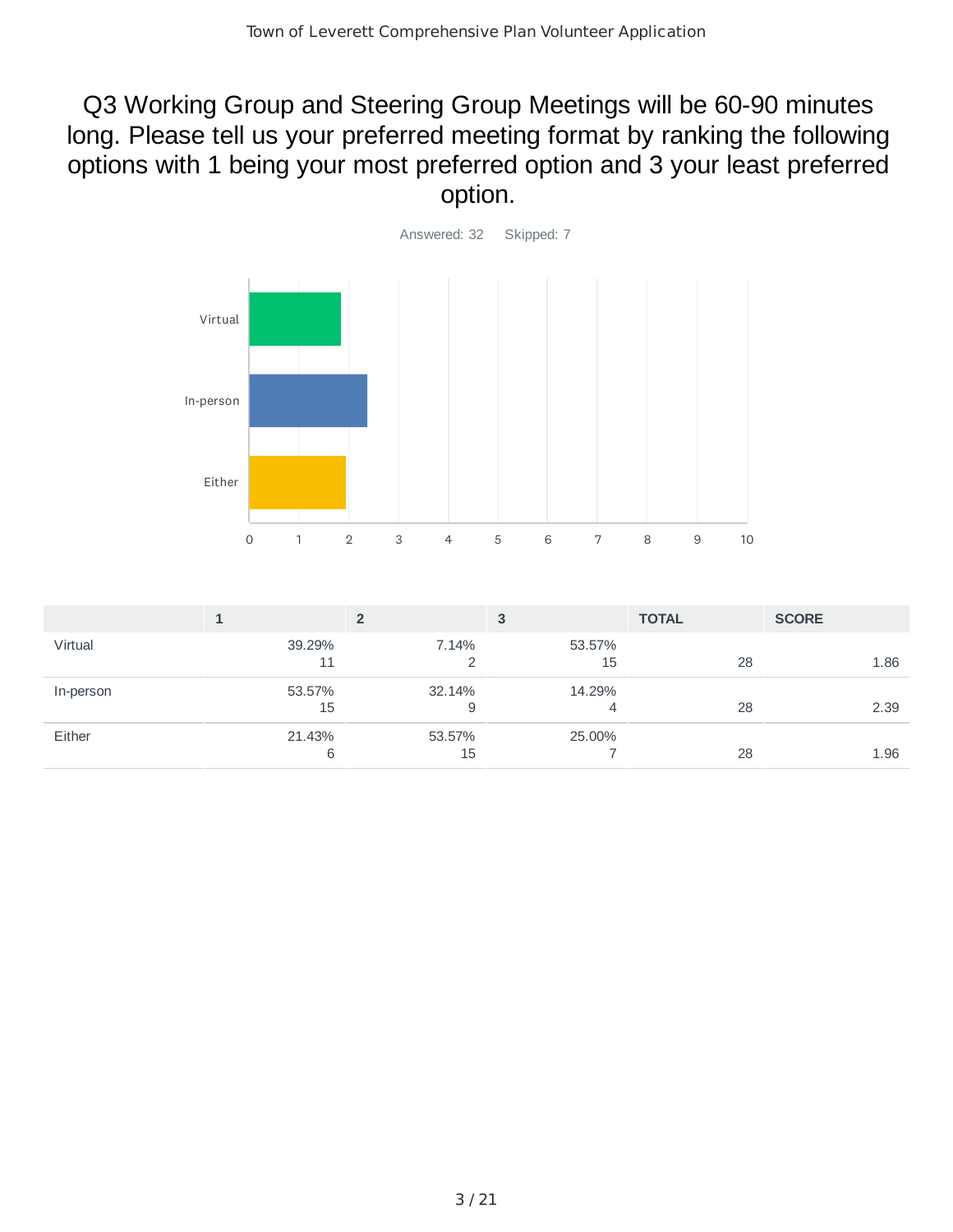Q4 Public workshops during the 2023 planning process will be 90 minutes long. Please tell us your preferred format by ranking the following options with 1 being your most preferred option and 3 your least preferred option.



|               |              |              |             | <b>TOTAL</b> | <b>SCORE</b> |
|---------------|--------------|--------------|-------------|--------------|--------------|
| Virtual       | 29.63%       | 7.41%        | 62.96%      | 27           | 1.67         |
| In-person     | 58.62%<br>17 | 20.69%<br>6  | 20.69%<br>6 | 29           | 2.38         |
| <b>Hybrid</b> | 20.69%<br>6  | 65.52%<br>19 | 13.79%<br>4 | 29           | 2.07         |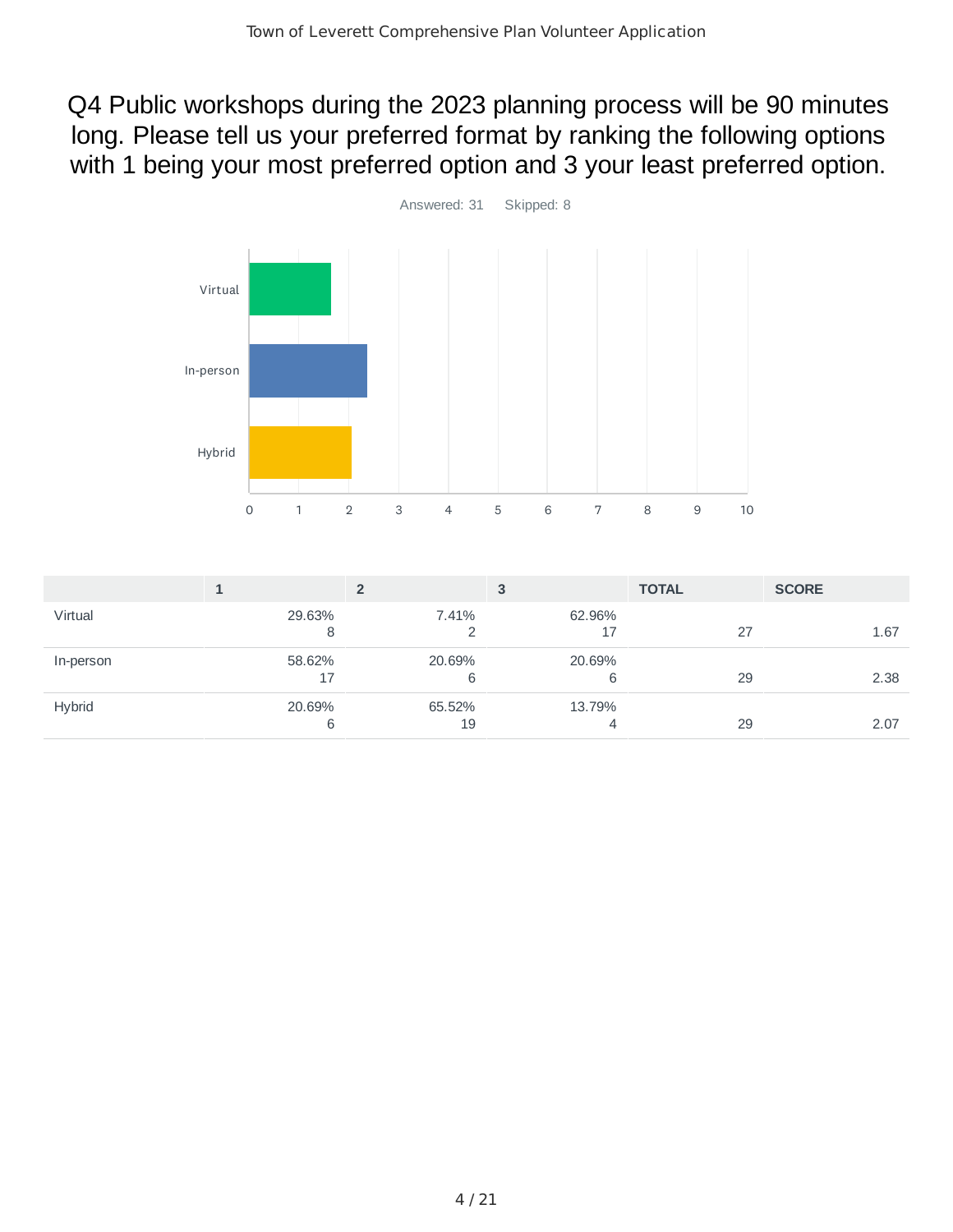# Q5 What is your preferred time for a meeting based on the format ?

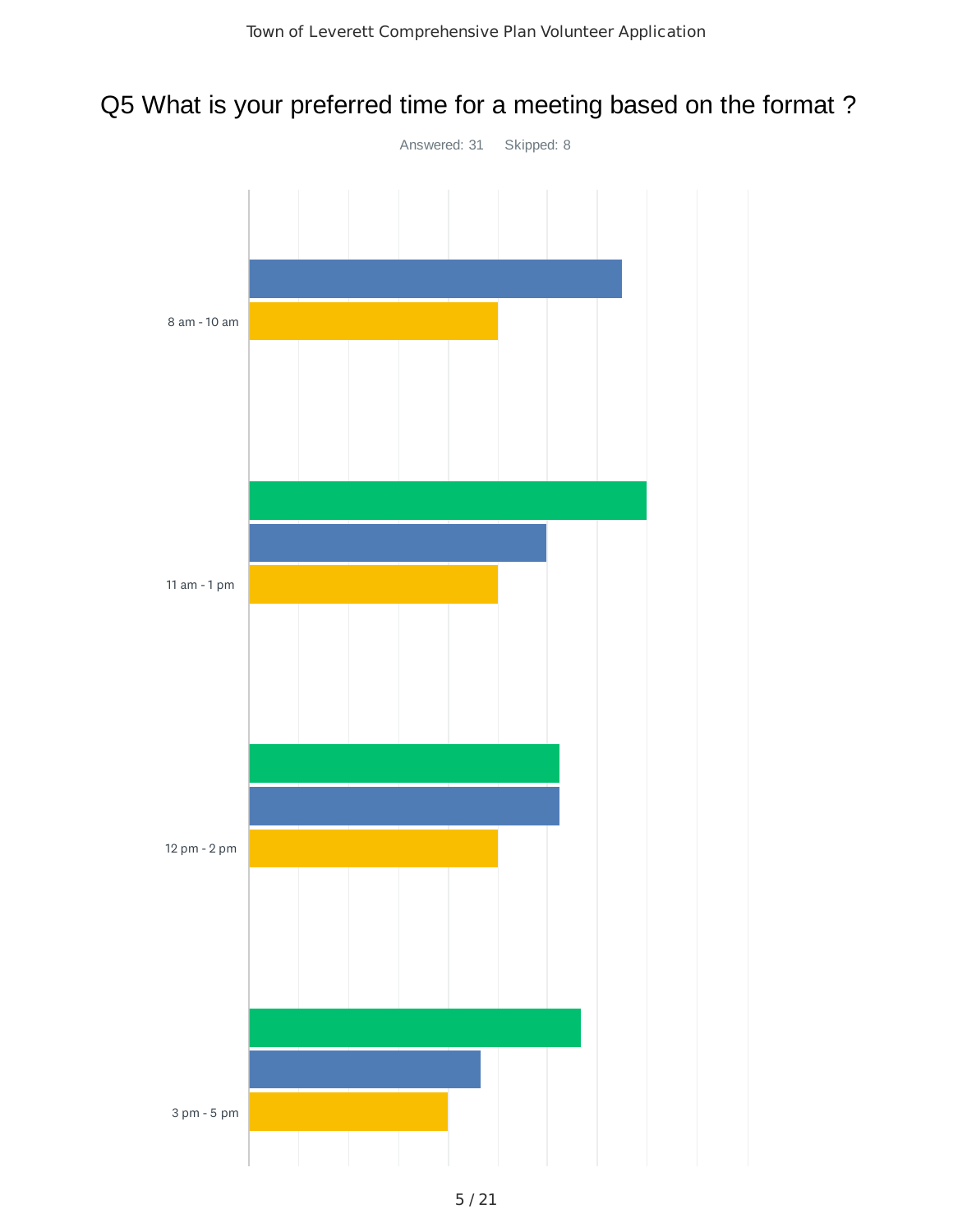

| Town of Leverett Comprehensive Plan Volunteer Application |  |
|-----------------------------------------------------------|--|
|-----------------------------------------------------------|--|

|                               | <b>VIRTUAL</b> | <b>IN-PERSON</b> | <b>HYBRID</b> | (NO LABEL)    | (NO LABEL)    | <b>TOTAL RESPONDENTS</b> |
|-------------------------------|----------------|------------------|---------------|---------------|---------------|--------------------------|
| 8 am - 10 am                  | $0.00\%$<br>0  | 75.00%<br>3      | 50.00%<br>2   | $0.00\%$      | $0.00\%$<br>0 | 4                        |
| $11$ am $-1$ pm               | 80.00%<br>8    | 60.00%<br>6      | 50.00%<br>5   | $0.00\%$      | $0.00\%$<br>0 | 10                       |
| 12 pm - 2 pm                  | 62.50%<br>5    | 62.50%<br>5      | 50.00%<br>4   | $0.00\%$<br>0 | $0.00\%$<br>0 | 8                        |
| $3 \text{ pm} - 5 \text{ pm}$ | 66.67%<br>10   | 46.67%           | 40.00%<br>6   | $0.00\%$<br>O | $0.00\%$<br>0 | 15                       |
| $5 \text{ pm} - 7 \text{ pm}$ | 50.00%         | 50.00%           | 64.29%<br>9   | $0.00\%$      | $0.00\%$<br>0 | 14                       |
| $6 \text{ pm} - 8 \text{ pm}$ | 64.71%<br>11   | 70.59%<br>12     | 64.71%<br>11  | $0.00\%$<br>0 | $0.00\%$<br>0 | 17                       |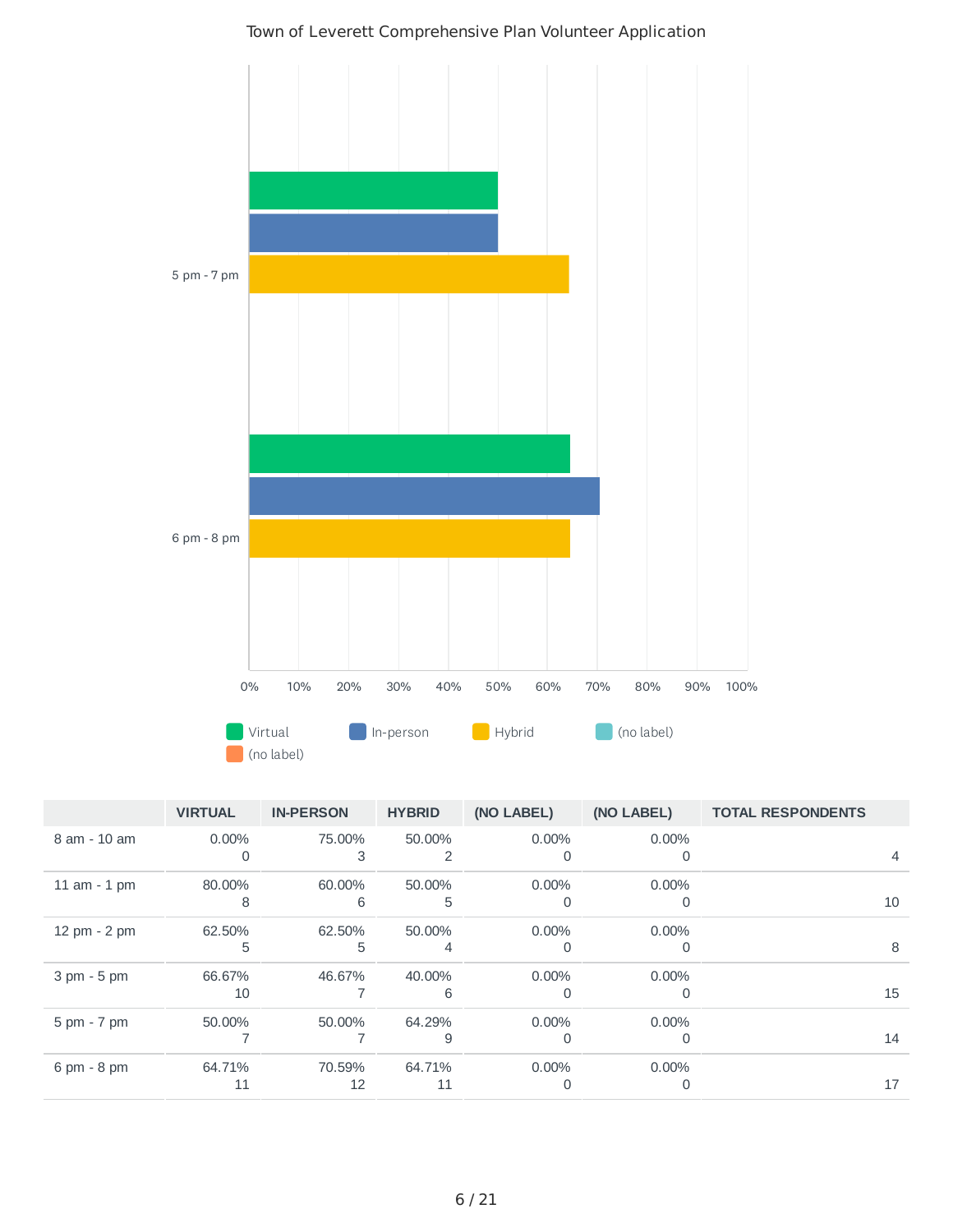### Q6 What is your preferred time for a meeting based on the day of the week?

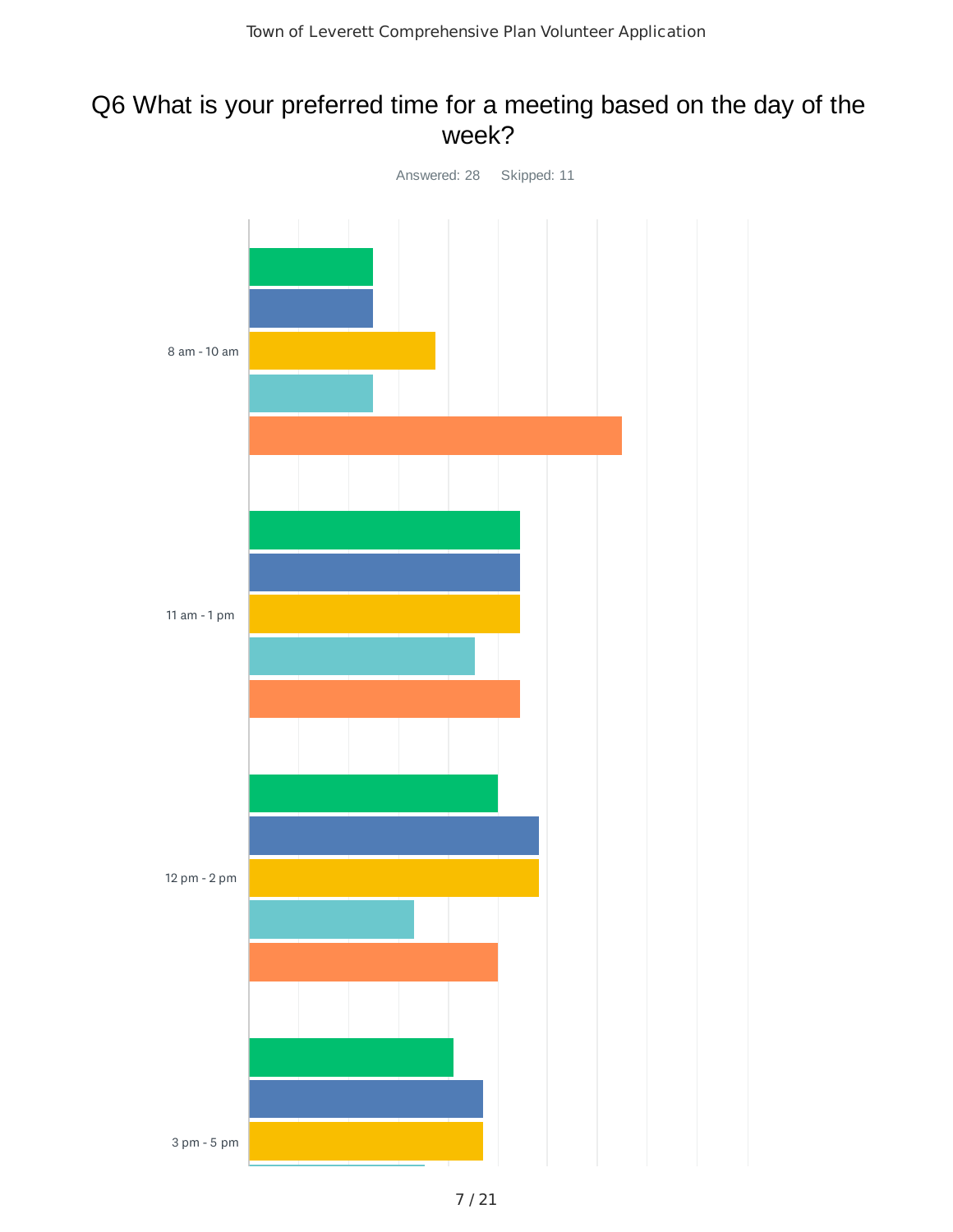

|                               | <b>MONDAY</b> | <b>TUESDAY</b> | <b>WEDNESDAY</b> | <b>THURSDAY</b> | <b>SATURDAY</b> | <b>TOTAL RESPONDENTS</b> |
|-------------------------------|---------------|----------------|------------------|-----------------|-----------------|--------------------------|
| 8 am - 10 am                  | 25,00%        | 25.00%         | 37.50%           | 25.00%          | 75.00%          |                          |
|                               |               |                |                  |                 | 6               | 8                        |
| $11$ am $-1$ pm               | 54.55%        | 54.55%         | 54.55%           | 45.45%          | 54.55%          |                          |
|                               | 6             | 6              | 6                | 5               | 6               | 11                       |
| 12 pm - 2 pm                  | 50,00%        | 58.33%         | 58.33%           | 33.33%          | 50.00%          |                          |
|                               | 6             |                |                  | 4               | 6               | 12                       |
| $3 \text{ pm} - 5 \text{ pm}$ | 41.18%        | 47.06%         | 47.06%           | 35.29%          | 41.18%          |                          |
|                               |               | 8              | 8                | 6               |                 | 17                       |
| 5 pm - 7 pm                   | 72.73%        | 72.73%         | 72.73%           | 63.64%          | 72.73%          |                          |
|                               | 8             | 8              | 8                |                 |                 | 11                       |
| $6 \text{ pm} - 8 \text{ pm}$ | 66.67%        | 72.22%         | 77.78%           | 77.78%          | 61.11%          |                          |
|                               | 12            | 13             | 14               | 14              | 11              | 18                       |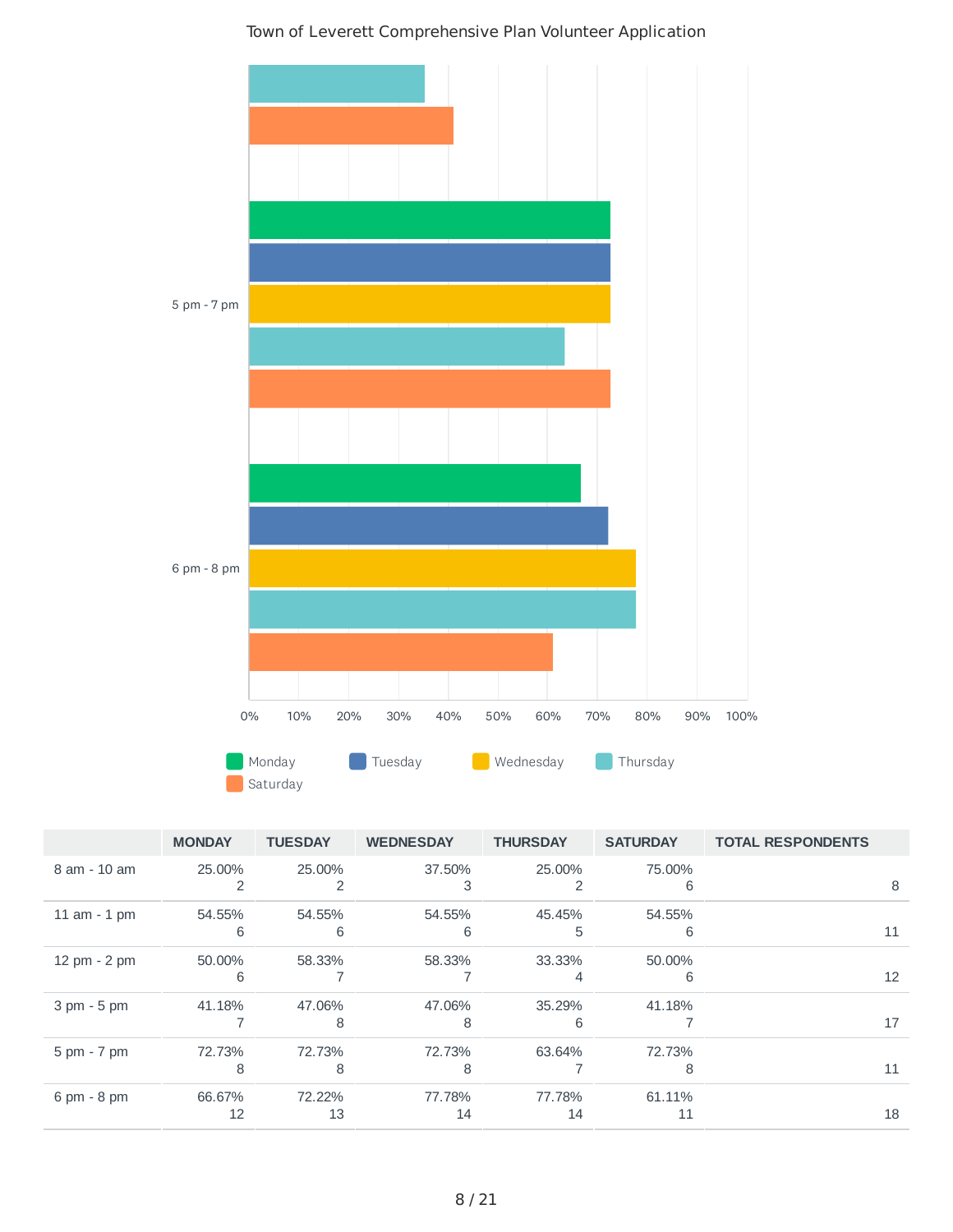# Q7 How did you hear about this planning process? Choose all that apply.

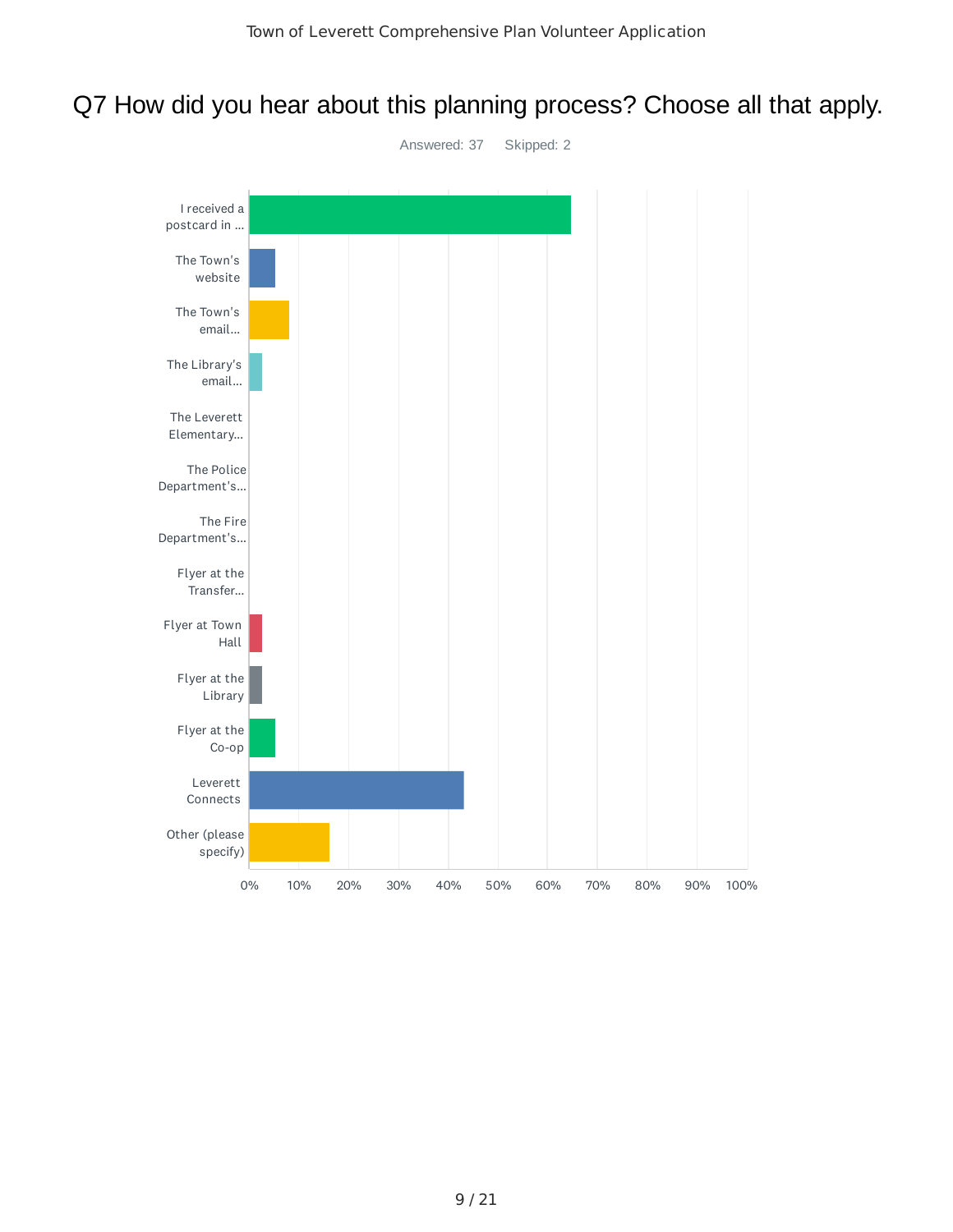| <b>ANSWER CHOICES</b>                             | <b>RESPONSES</b> |              |
|---------------------------------------------------|------------------|--------------|
| I received a postcard in the mail.                | 64.86%           | 24           |
| The Town's website                                | 5.41%            | 2            |
| The Town's email newsletter                       | 8.11%            | 3            |
| The Library's email newsletter                    | 2.70%            | 1            |
| The Leverett Elementary School's email newsletter | $0.00\%$         | $\mathbf 0$  |
| The Police Department's Facebook page             | 0.00%            | $\mathbf 0$  |
| The Fire Department's Facebook page               | 0.00%            | $\mathbf 0$  |
| Flyer at the Transfer Station                     | 0.00%            | $\mathbf 0$  |
| Flyer at Town Hall                                | 2.70%            | $\mathbf{1}$ |
| Flyer at the Library                              | 2.70%            | $\mathbf{1}$ |
| Flyer at the Co-op                                | 5.41%            | 2            |
| Leverett Connects                                 | 43.24%           | 16           |
| Other (please specify)                            | 16.22%           | 6            |
| Total Respondents: 37                             |                  |              |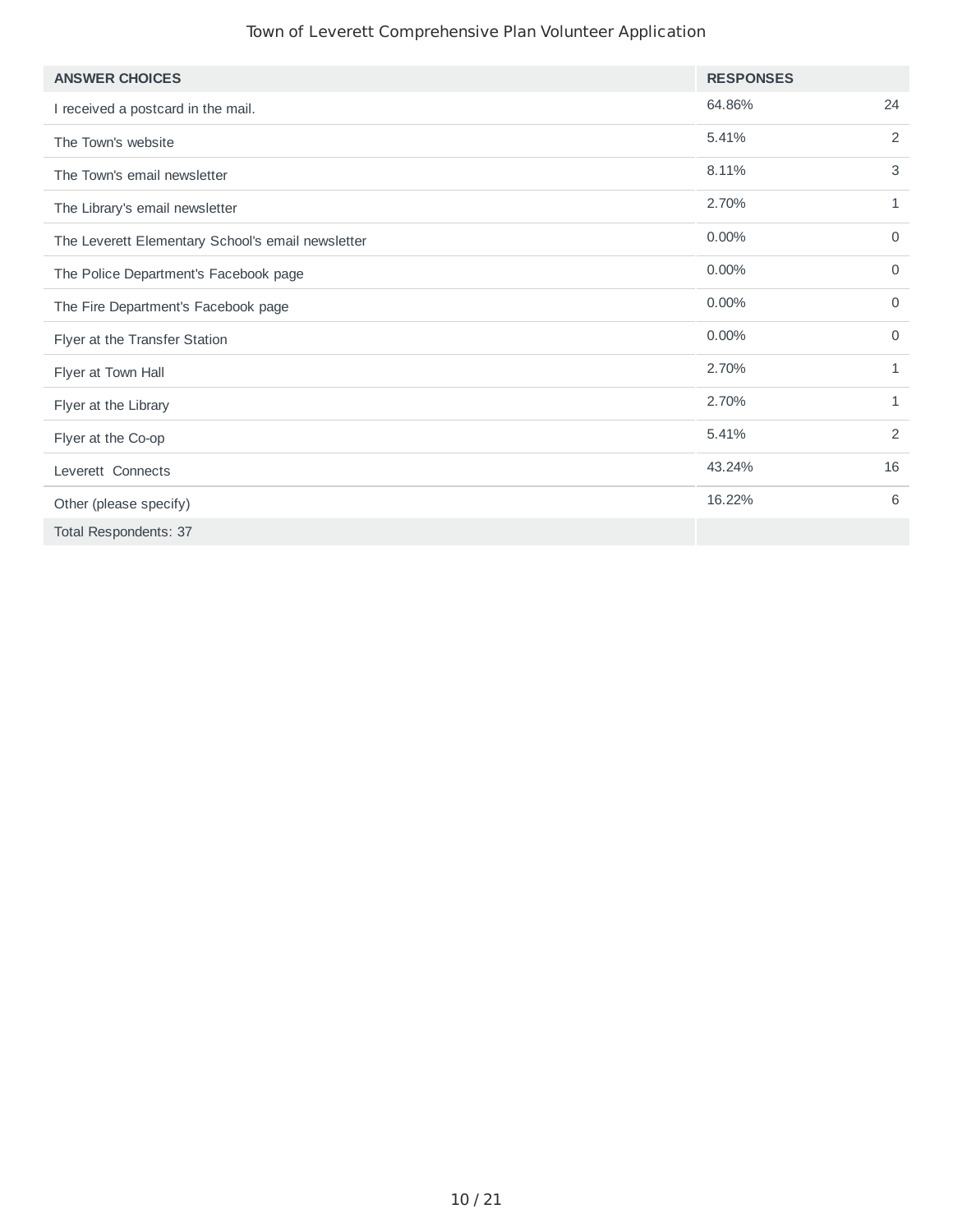### Q8 What is the best way for us to communicate with you? Choose all that apply.

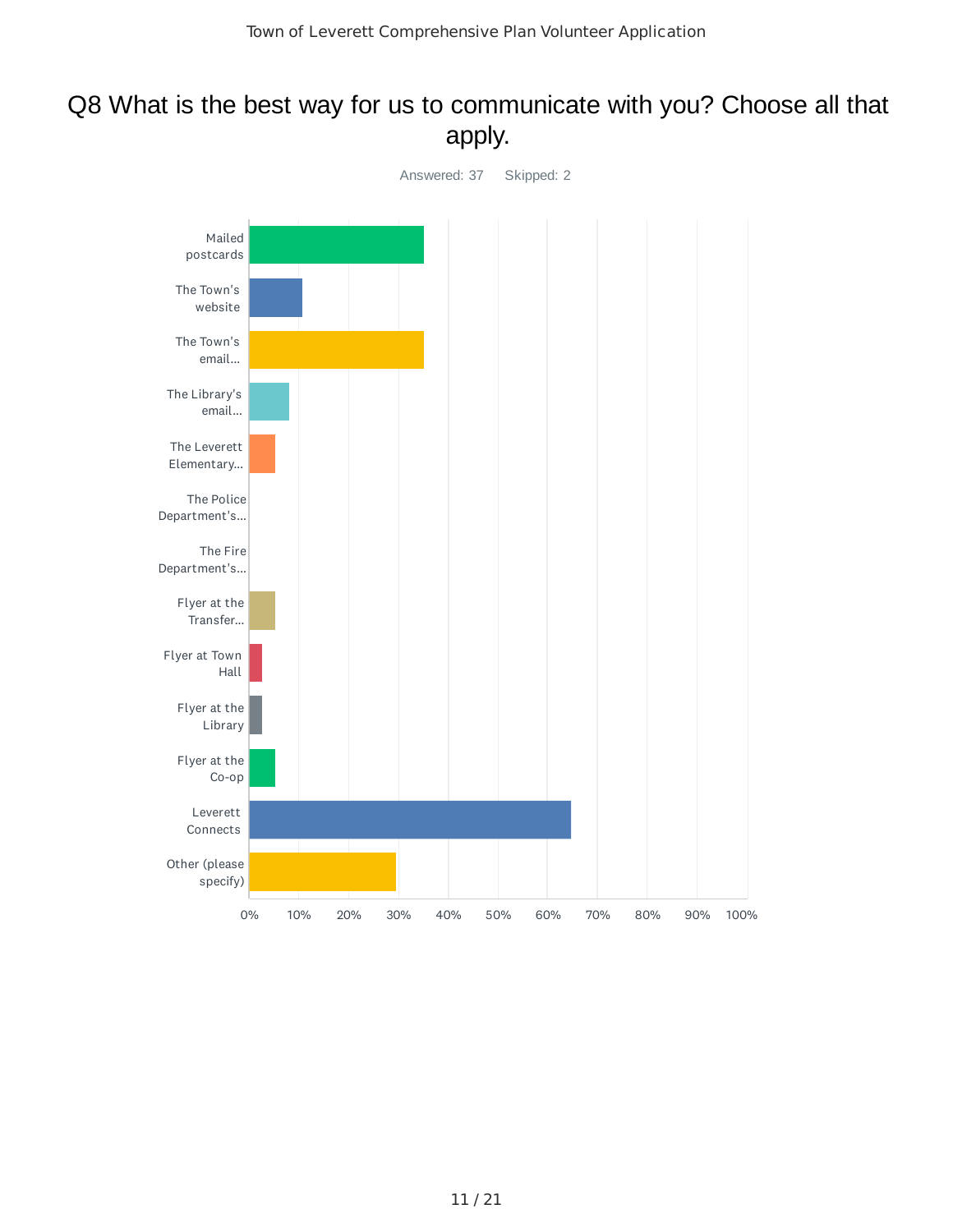| <b>ANSWER CHOICES</b>                             | <b>RESPONSES</b> |              |
|---------------------------------------------------|------------------|--------------|
| Mailed postcards                                  | 35.14%           | 13           |
| The Town's website                                | 10.81%           | 4            |
| The Town's email newsletter                       | 35.14%           | 13           |
| The Library's email newsletter                    | 8.11%            | 3            |
| The Leverett Elementary School's email newsletter | 5.41%            | 2            |
| The Police Department's Facebook page             | 0.00%            | $\mathbf 0$  |
| The Fire Department's Facebook page               | 0.00%            | $\mathbf 0$  |
| Flyer at the Transfer Station                     | 5.41%            | 2            |
| Flyer at Town Hall                                | 2.70%            | $\mathbf{1}$ |
| Flyer at the Library                              | 2.70%            | $\mathbf{1}$ |
| Flyer at the Co-op                                | 5.41%            | 2            |
| Leverett Connects                                 | 64.86%           | 24           |
| Other (please specify)                            | 29.73%           | 11           |
| Total Respondents: 37                             |                  |              |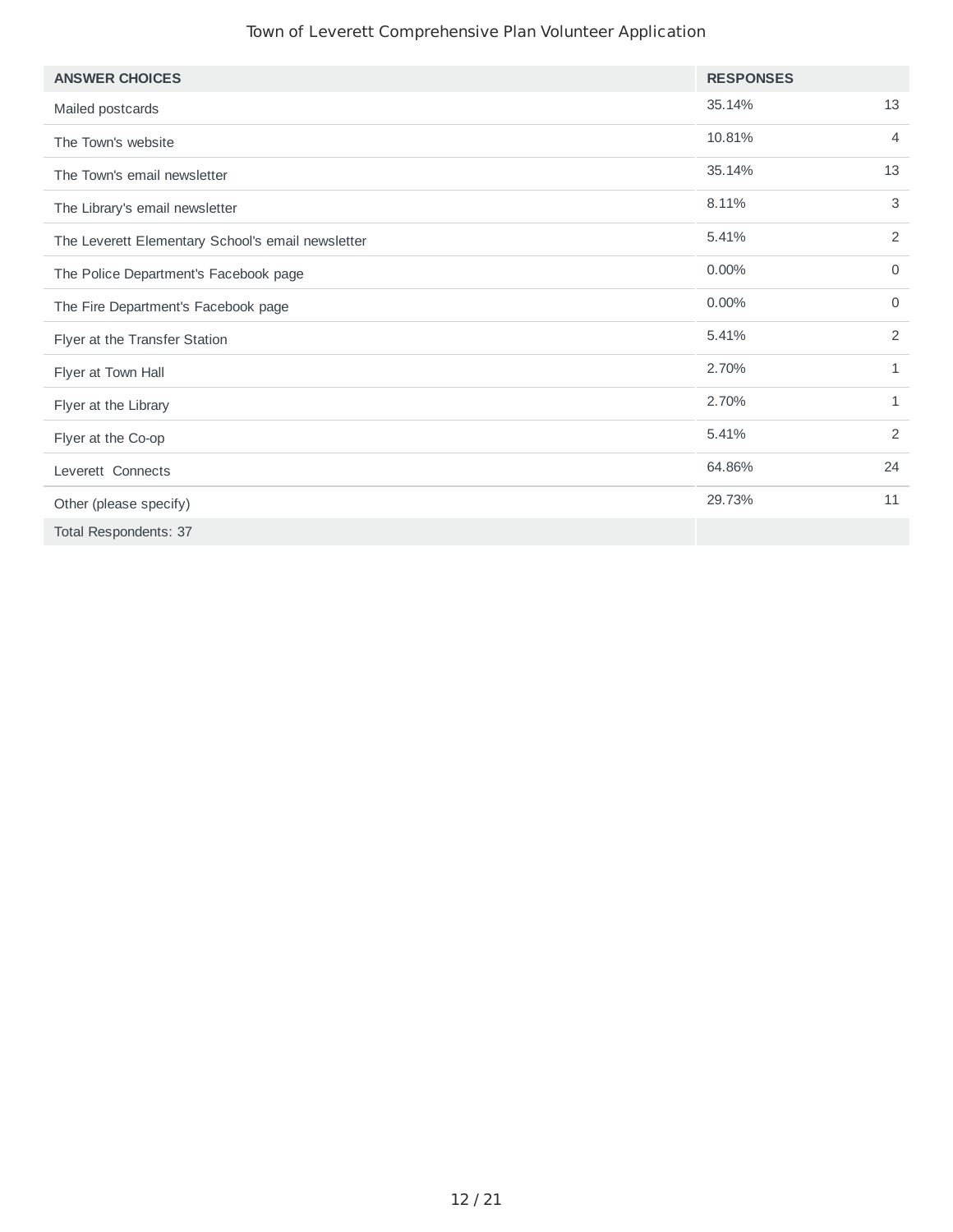Q9 Which best describes you? (Choose all that apply.) If you used to belong to one of these categories, please use the "N/A:Former" column. If you have never belonged to one of these categories, please use the "N/A: Never" column.

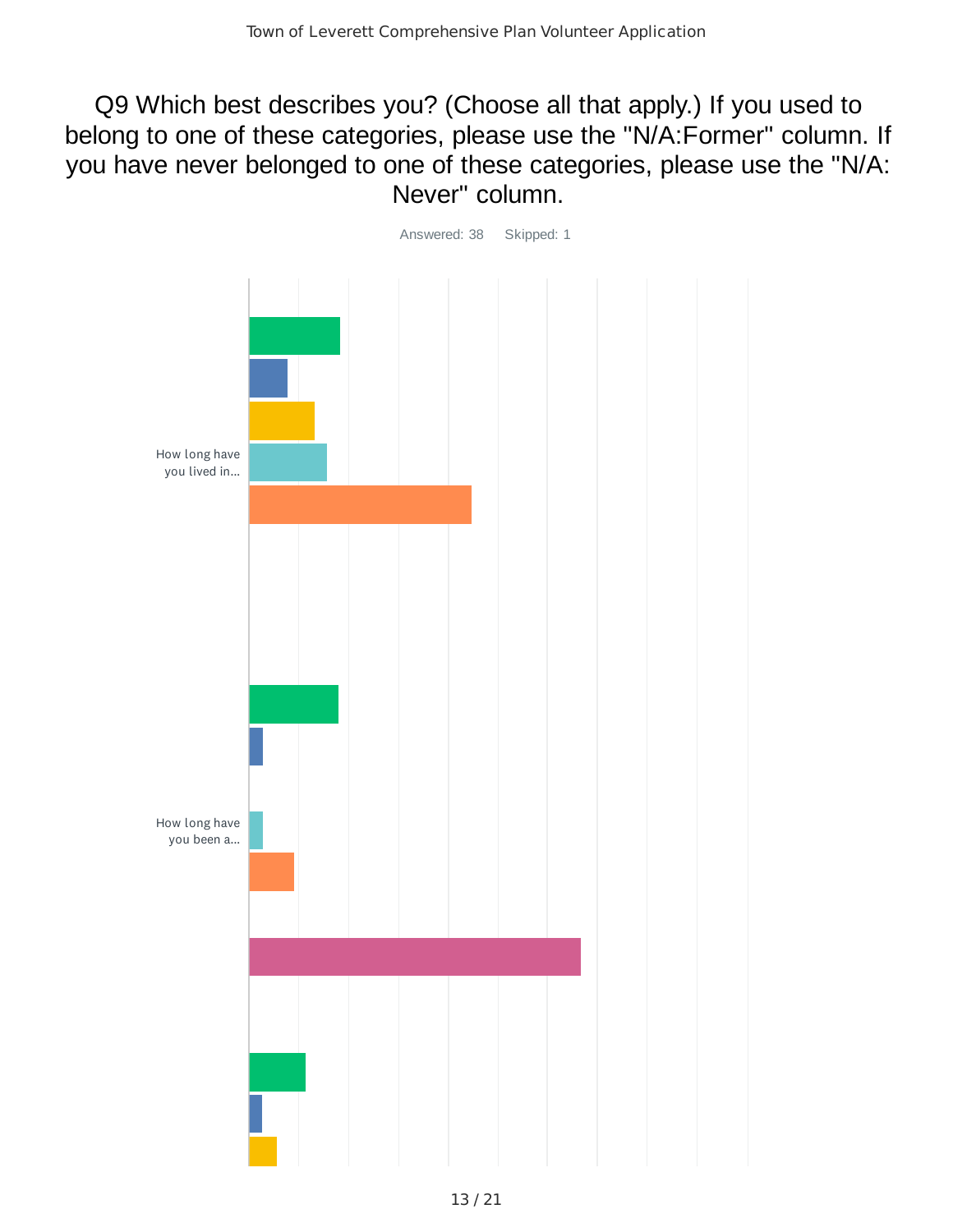

|                                                                                  | $0 - 5$<br><b>YEARS</b> | $6 - 10$<br><b>YEARS</b> | 11-20<br><b>YEARS</b> | 21-30<br><b>YEARS</b> | $30+$<br><b>YEARS</b> | $N/A$ :<br><b>FORMER</b> | $N/A$ :<br><b>NEVER</b> | <b>TOTAL</b> |
|----------------------------------------------------------------------------------|-------------------------|--------------------------|-----------------------|-----------------------|-----------------------|--------------------------|-------------------------|--------------|
| How long have you lived in Leverett?                                             | 18.42%                  | 7.89%<br>3               | 13.16%<br>5           | 15.79%<br>6           | 44.74%<br>17          | $0.00\%$<br>0            | $0.00\%$                | 38           |
| How long have you been a business owner<br>in Leverett?                          | 18.18%<br>6             | 3.03%                    | $0.00\%$<br>0         | $3.03\%$              | $9.09\%$<br>3         | $0.00\%$<br>0            | 66.67%<br>22            | 33           |
| How long have you been an employee of a<br>business or organization in Leverett? | 11.43%<br>4             | 2.86%                    | 5.71%                 | 5.71%                 | 2.86%                 | $0.00\%$<br>0            | 71.43%<br>25            | 35           |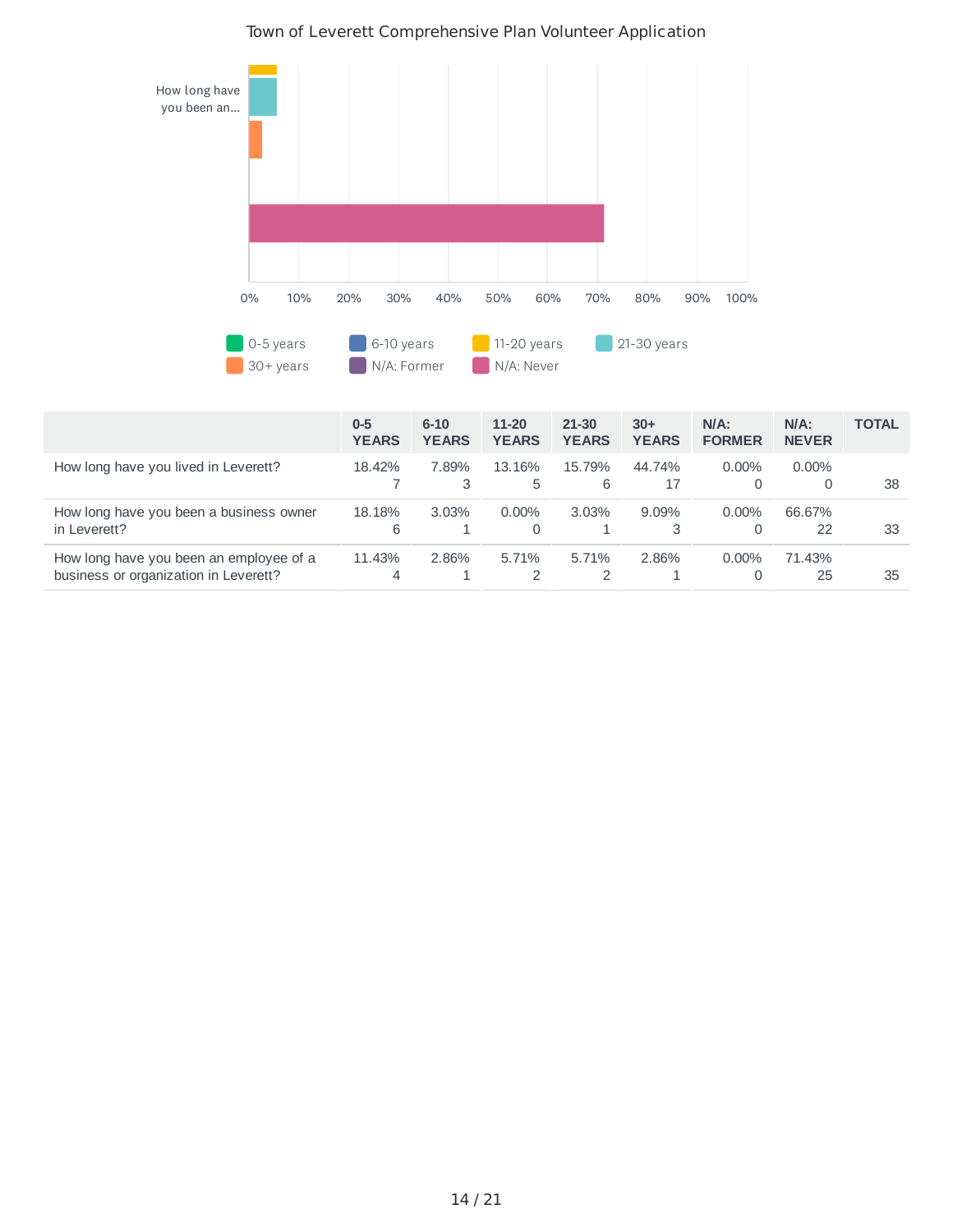

| <b>ANSWER CHOICES</b> | <b>RESPONSES</b> |                |
|-----------------------|------------------|----------------|
| Under 18              | 0.00%            | $\mathbf 0$    |
| 18-24                 | 2.63%            | $\mathbf{1}$   |
| 25-34                 | 7.89%            | 3              |
| 35-44                 | 15.79%           | 6              |
| 45-54                 | 10.53%           | 4              |
| 55-64                 | 13.16%           | 5              |
| 65-74                 | 31.58%           | 12             |
| $75+$                 | 18.42%           | $\overline{7}$ |
| Prefer not to answer  | 0.00%            | 0              |
| <b>TOTAL</b>          |                  | 38             |

# Q10 Tell us about you! How old are you?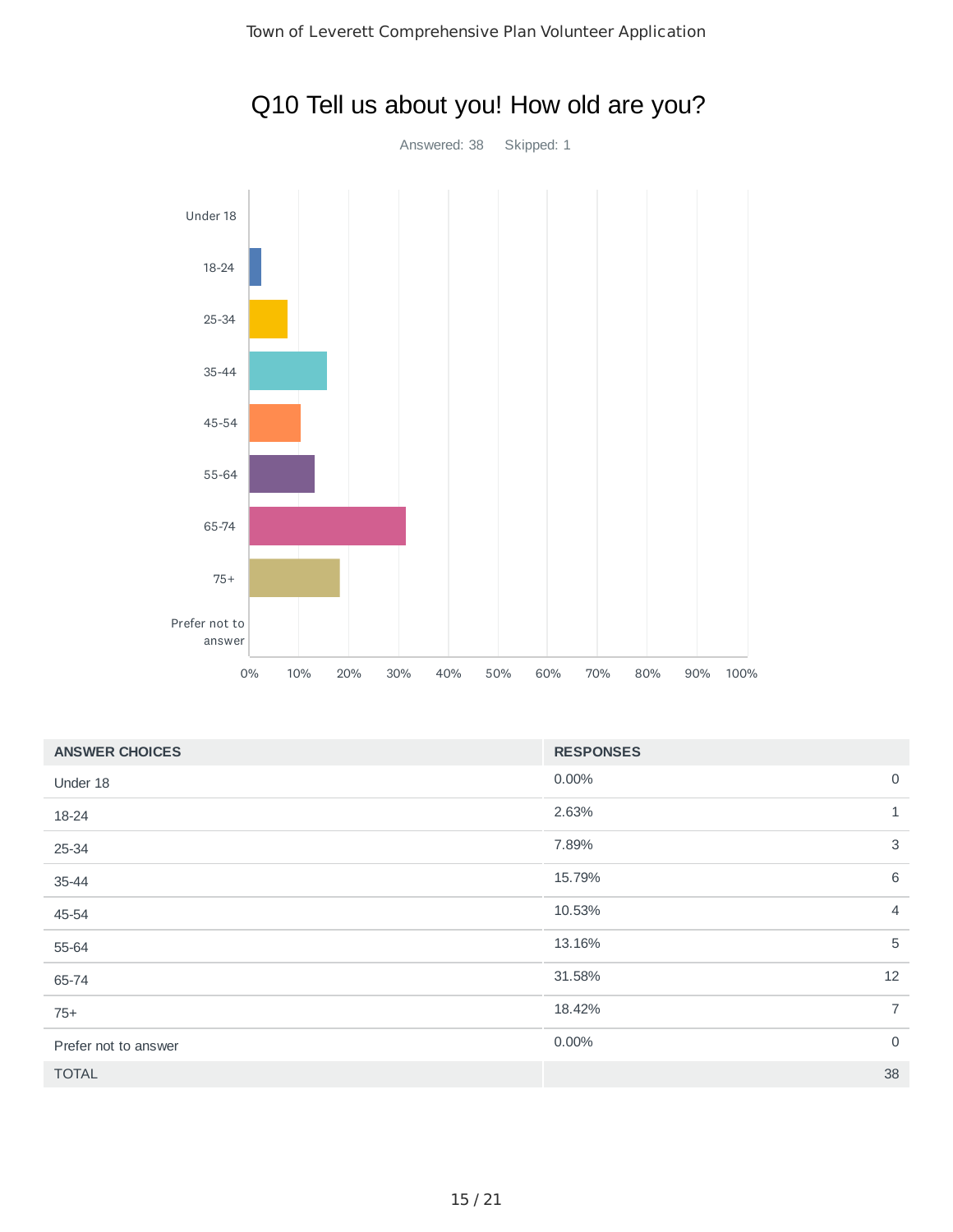

### Q11 What is your racial or ethnic identity? (Select all that apply.)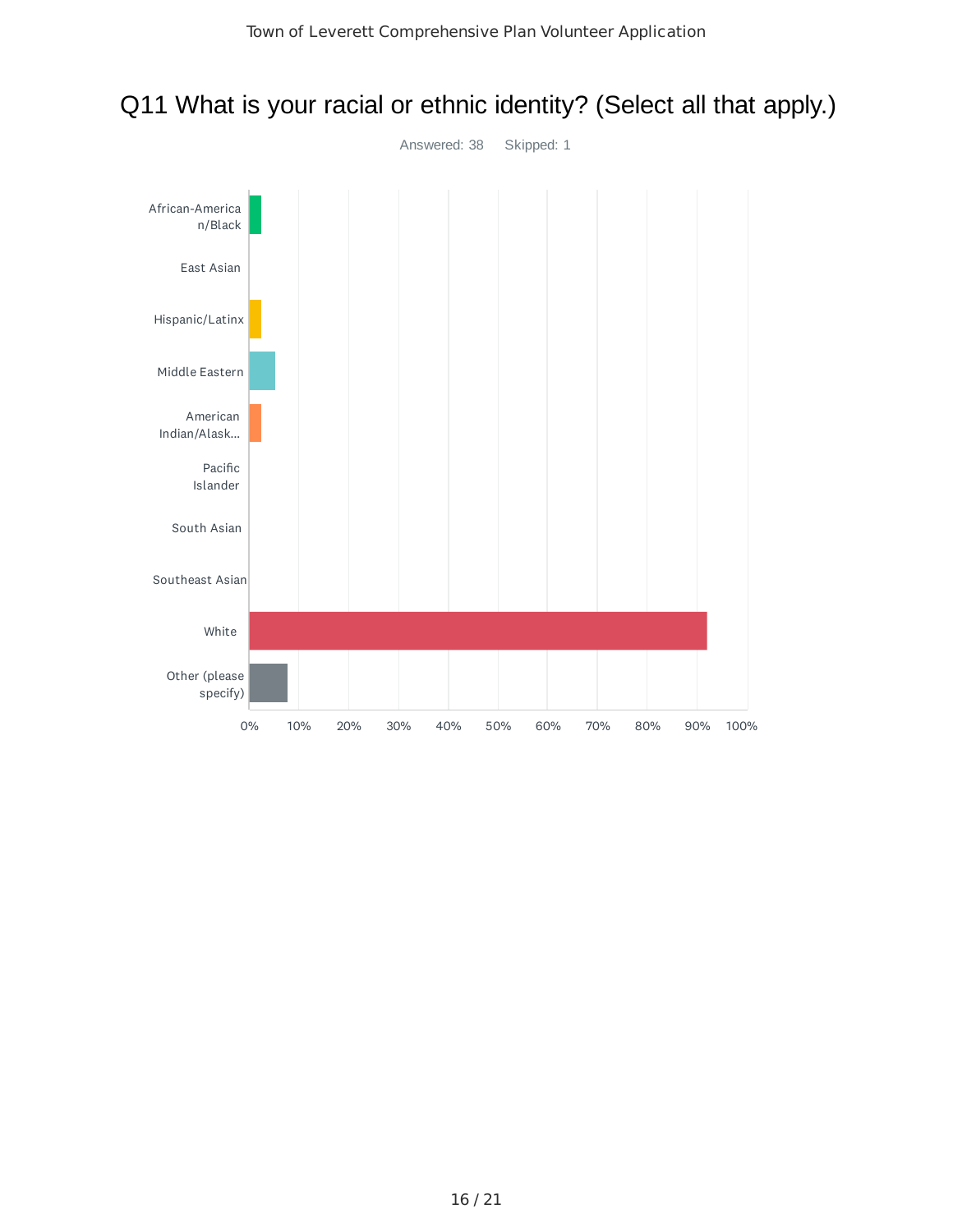| <b>ANSWER CHOICES</b>          | <b>RESPONSES</b> |              |
|--------------------------------|------------------|--------------|
| African-American/Black         | 2.63%            | 1            |
| East Asian                     | 0.00%            | $\mathbf 0$  |
| Hispanic/Latinx                | 2.63%            | $\mathbf{1}$ |
| Middle Eastern                 | 5.26%            | 2            |
| American Indian/Alaskan Native | 2.63%            | 1            |
| Pacific Islander               | 0.00%            | $\mathbf 0$  |
| South Asian                    | 0.00%            | $\mathbf 0$  |
| Southeast Asian                | 0.00%            | $\mathbf 0$  |
| White                          | 92.11%           | 35           |
| Other (please specify)         | 7.89%            | 3            |
| Total Respondents: 38          |                  |              |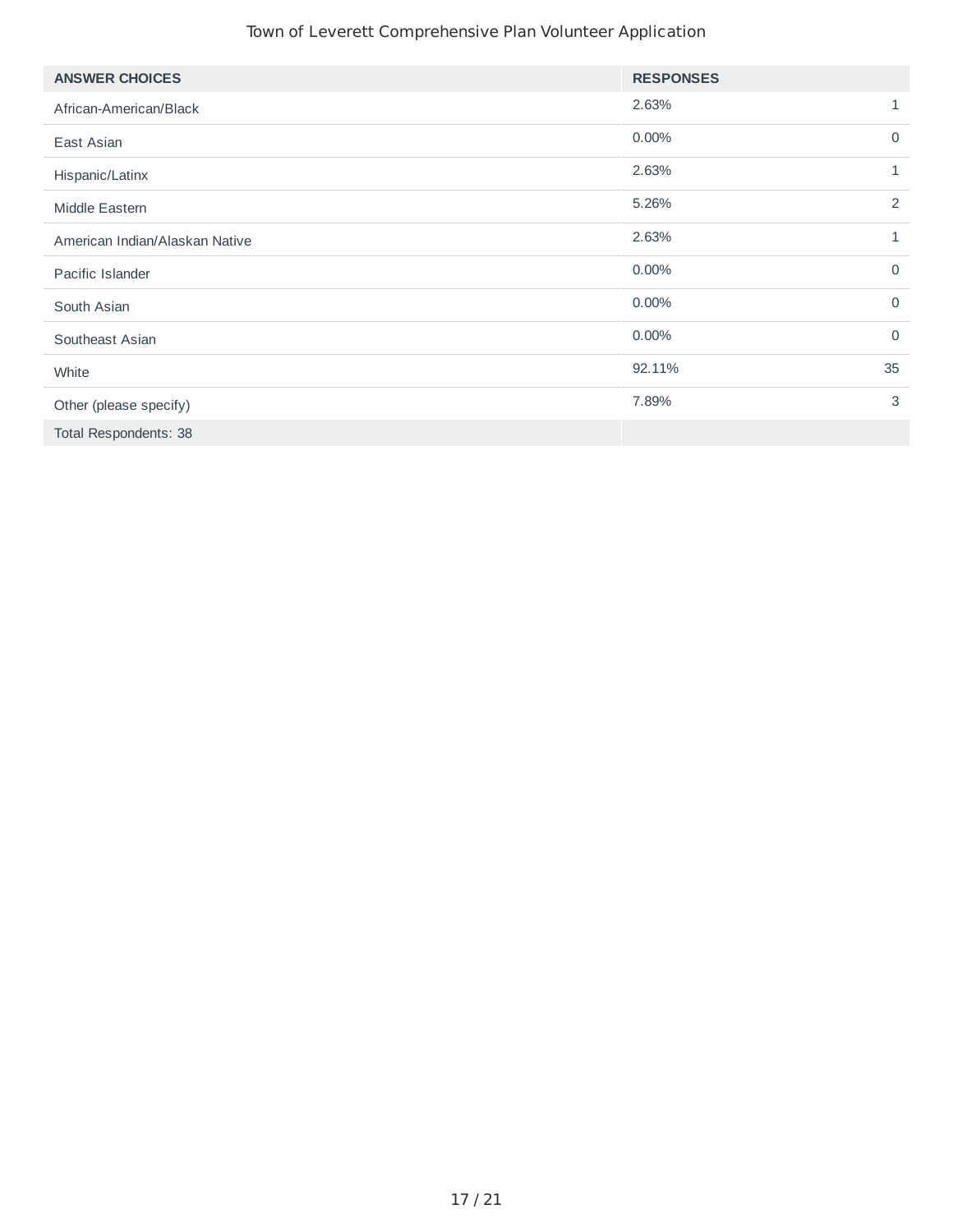## Q12 If you volunteered and/or want to be informed about next steps, please provide your information below. We will only reach out to you for the purposes of this planning process.

Answered: 29 Skipped: 10

| <b>ANSWER CHOICES</b> | <b>RESPONSES</b> |    |
|-----------------------|------------------|----|
| Name                  | 100.00%          | 29 |
| Company               | 17.24%           | 5  |
| Address               | 89.66%           | 26 |
| Address 2             | 6.90%            | 2  |
| City/Town             | 93.10%           | 27 |
| State/Province        | 89.66%           | 26 |
| ZIP/Postal Code       | 89.66%           | 26 |
| Country               | 68.97%           | 20 |
| <b>Email Address</b>  | 96.55%           | 28 |
| <b>Phone Number</b>   | 93.10%           | 27 |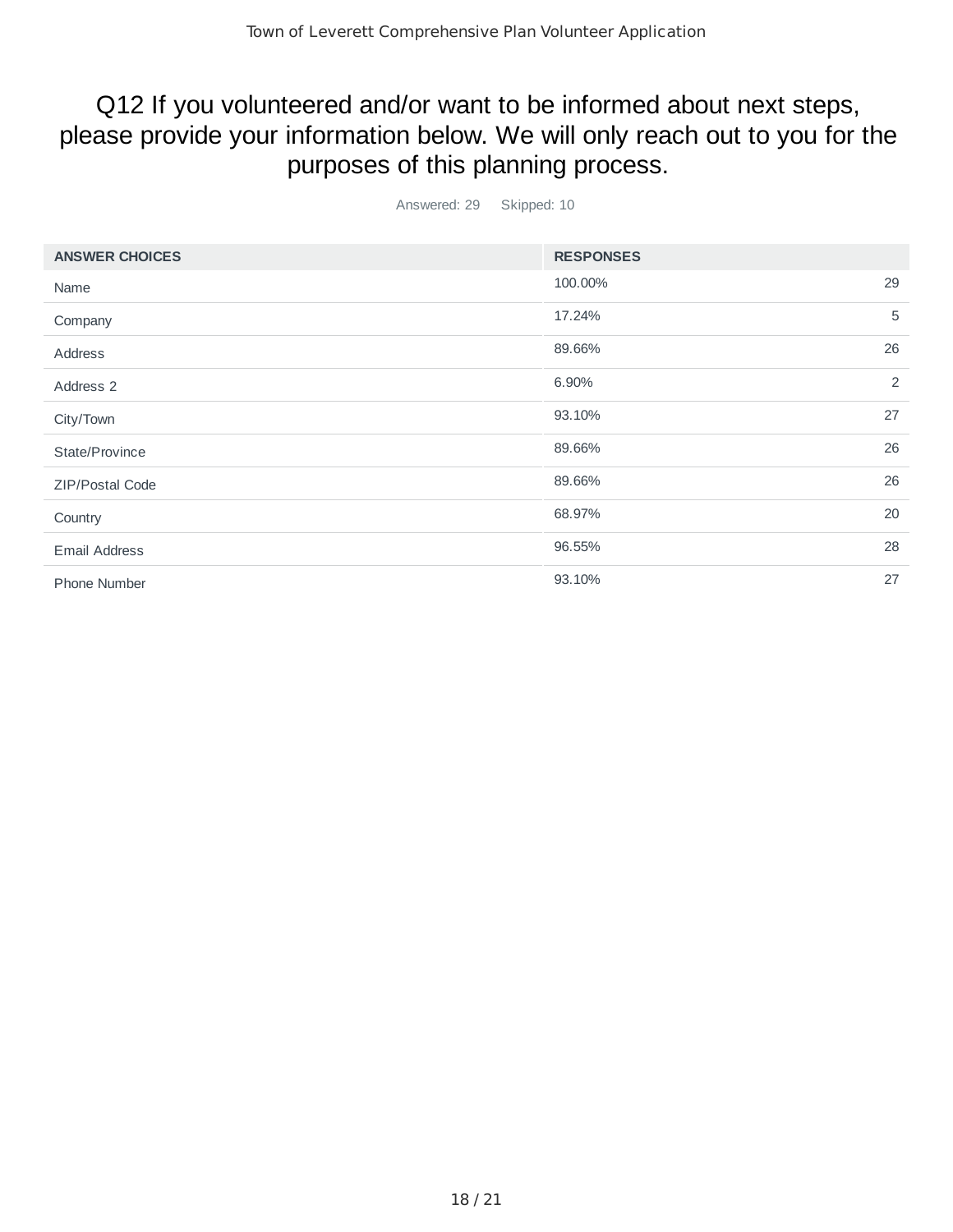## Q13 What planning topics are most important to you? (Choose all that apply.)

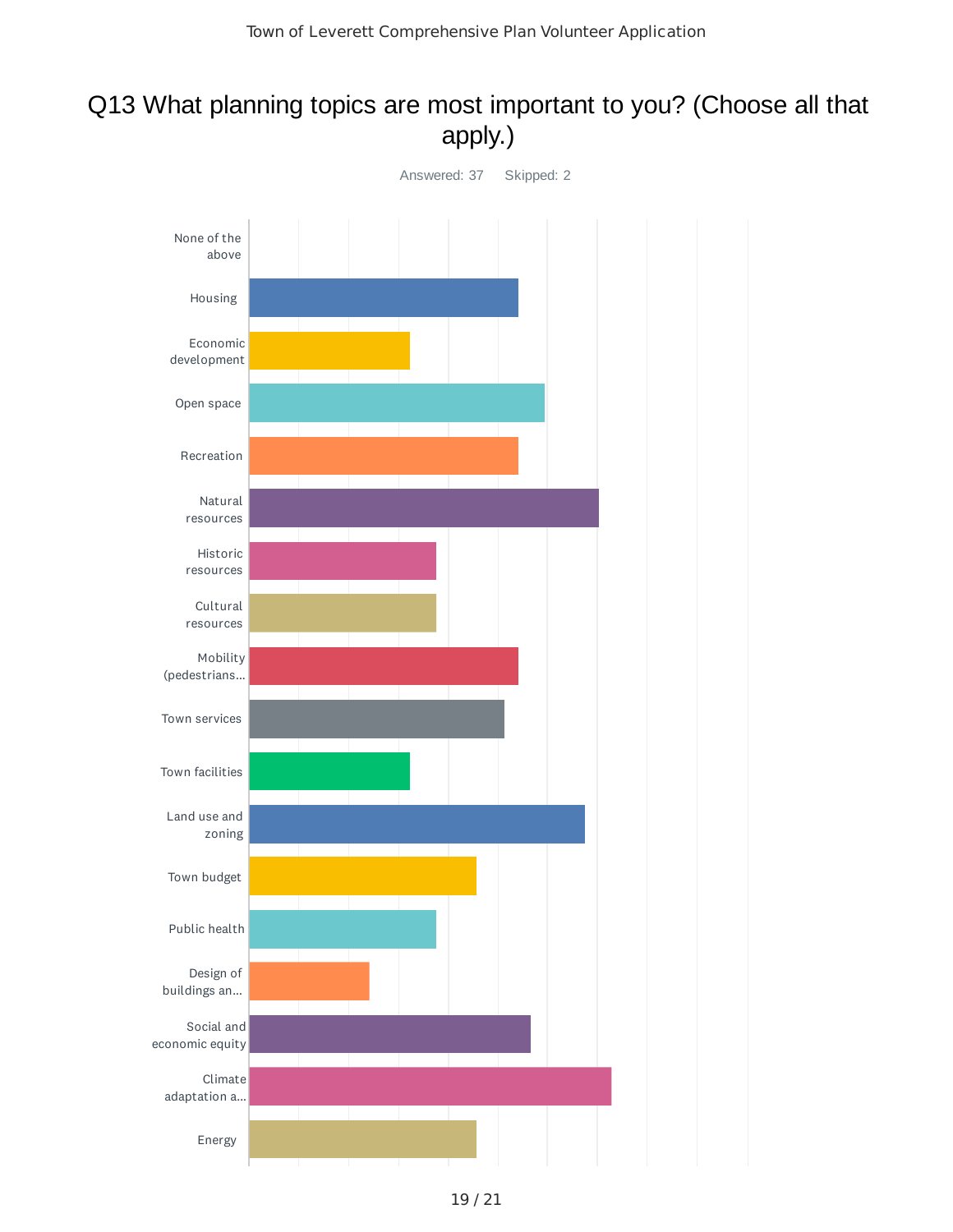

| <b>ANSWER CHOICES</b>                                                                          | <b>RESPONSES</b> |                     |
|------------------------------------------------------------------------------------------------|------------------|---------------------|
| None of the above                                                                              | 0.00%            | $\mathsf{O}\xspace$ |
| Housing                                                                                        | 54.05%           | 20                  |
| Economic development                                                                           | 32.43%           | 12                  |
| Open space                                                                                     | 59.46%           | 22                  |
| Recreation                                                                                     | 54.05%           | 20                  |
| Natural resources                                                                              | 70.27%           | 26                  |
| Historic resources                                                                             | 37.84%           | 14                  |
| Cultural resources                                                                             | 37.84%           | 14                  |
| Mobility (pedestrians, bicyclists, vehicles)                                                   | 54.05%           | 20                  |
| Town services                                                                                  | 51.35%           | 19                  |
| Town facilities                                                                                | 32.43%           | 12                  |
| Land use and zoning                                                                            | 67.57%           | 25                  |
| Town budget                                                                                    | 45.95%           | 17                  |
| Public health                                                                                  | 37.84%           | 14                  |
| Design of buildings and landscape                                                              | 24.32%           | $\mathsf 9$         |
| Social and economic equity                                                                     | 56.76%           | 21                  |
| Climate adaptation and sustainability                                                          | 72.97%           | 27                  |
| Energy                                                                                         | 45.95%           | 17                  |
| Regionalization of Town services                                                               | 21.62%           | 8                   |
| Services for seniors                                                                           | 40.54%           | 15                  |
| Visual expression of community identity (entry into town, public art, storefront design, etc.) | 24.32%           | $\mathsf 9$         |
| Other (please specify)                                                                         | 21.62%           | 8                   |
| <b>Total Respondents: 37</b>                                                                   |                  |                     |